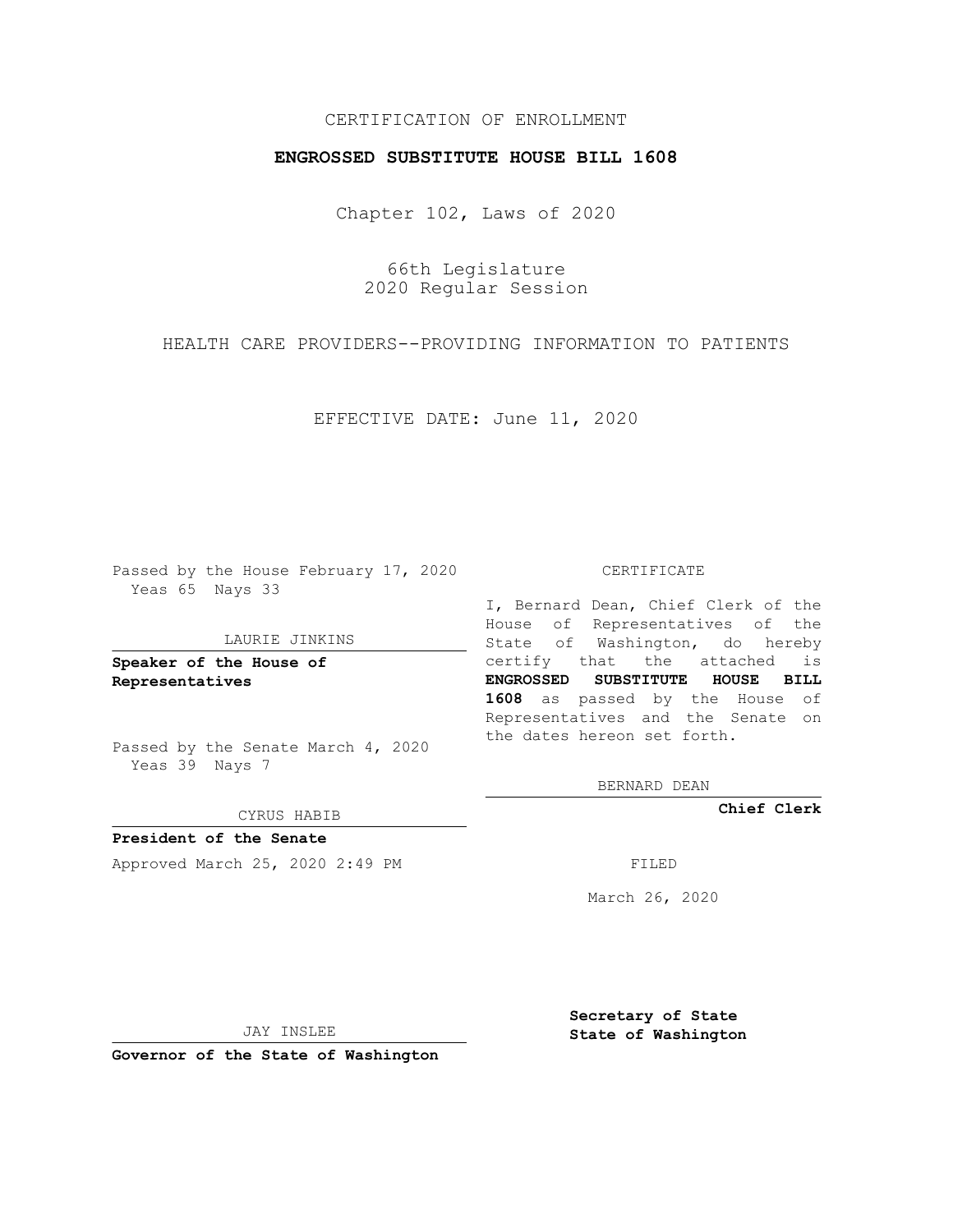### **ENGROSSED SUBSTITUTE HOUSE BILL 1608**

Passed Legislature - 2020 Regular Session

# **State of Washington 66th Legislature 2019 Regular Session**

**By** House Health Care & Wellness (originally sponsored by Representatives Macri, Dolan, Slatter, Stonier, Robinson, Kilduff, Riccelli, Senn, Goodman, Tharinger, Jinkins, Davis, Cody, Appleton, Kloba, Ortiz-Self, Valdez, Frame, Pollet, Stanford, Tarleton, and Leavitt)

READ FIRST TIME 02/22/19.

1 AN ACT Relating to protecting patient care; adding a new section 2 to chapter 43.70 RCW; and adding a new chapter to Title 70 RCW.

3 BE IT ENACTED BY THE LEGISLATURE OF THE STATE OF WASHINGTON:

4 NEW SECTION. **Sec. 1.** The definitions in this section apply 5 throughout this chapter unless the context clearly requires 6 otherwise.

7 (1) "Department" means the department of health.

8 (2) "Health care entity" means an entity that supervises, 9 controls, grants privileges to, directs the practice of, or directly 10 or indirectly restricts the practice of, a health care provider.

11 (3) "Health care provider" has the same meaning as in RCW 12 70.02.010.

 (4) "Medically accurate" means information that is verified or supported by research in compliance with scientific methods, is published in peer-reviewed journals, where appropriate, and is recognized as accurate and objective by professional organizations and agencies with expertise in the relevant field.

18 NEW SECTION. **Sec. 2.** (1) If a health care provider is acting in 19 good faith, within the provider's scope of practice, education, 20 training, and experience, including specialty areas of practice and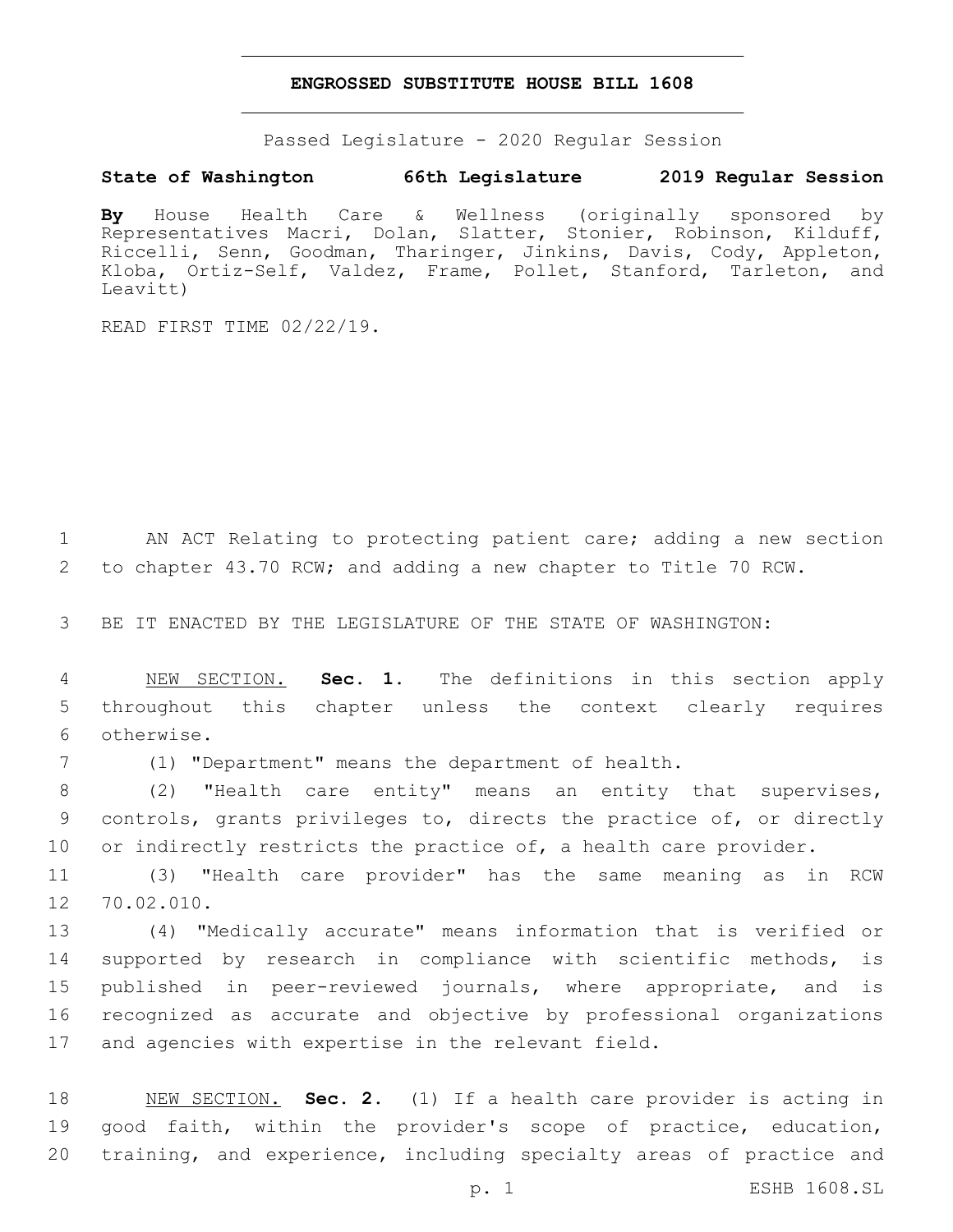board certification, and within the accepted standard of care, a 2 health care entity may not:

(a) Limit the health care provider's provision of:

 (i) Medically accurate and comprehensive information and counseling to a patient regarding the patient's health status including, but not limited to, diagnosis, prognosis, recommended treatment, treatment alternatives, and any potential risks to the 8 patient's health or life; and

 (ii) Information about available services and about what relevant resources are available in the community and how to access those resources for obtaining the care of the patient's choice;

 (b) Limit the health care provider's provision of information about and regarding Washington's death with dignity act, chapter 70.245 RCW, information about what relevant resources are available in the community, and how to access those resources for obtaining the 16 care of the patient's choice.

 (2) A health care entity may not discharge, demote, suspend, discipline, or otherwise discriminate against a health care provider for providing information in compliance with this section.

 (3) If any part of this section is found to be in conflict with federal requirements which are a prescribed condition to the receipts 22 of federal funds to the state, the conflicting part of this section is inoperative solely to the extent of the conflict with respect to 24 the agencies directly affected, and such finding or determination shall not affect the operation of the remainder of the section.

 NEW SECTION. **Sec. 3.** A health care entity must provide the information prepared by the department under section 4(1) of this act at the time of hiring, contracting with, or privileging health care providers and staff, and on a yearly basis thereafter. Hospitals must also provide information to clearly inform health care providers and staff of the provisions of the federal emergency medical treatment and labor act (42 U.S.C. Sec. 1395dd), including obligations to screen, stabilize, and transfer patients, at the time of hiring, contracting with, or privileging health care providers and staff, and on a yearly basis thereafter.

 NEW SECTION. **Sec. 4.** A new section is added to chapter 43.70 37 RCW to read as follows: